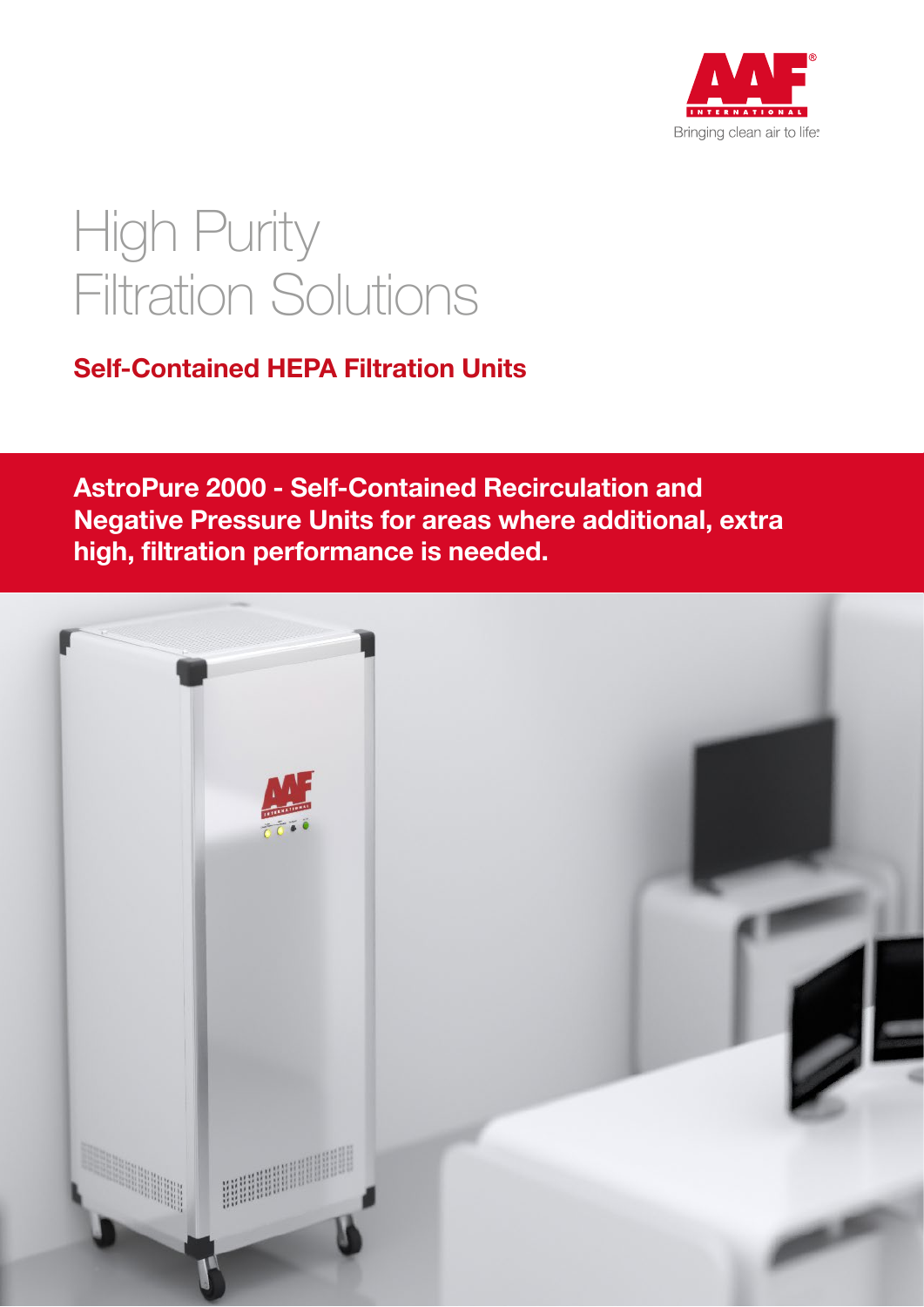## **AstroPure**

### AIR PURIFICATION SYSTEM

- Suitable for in-room use or sheltered outdoor installation
- Combines HEPA filters and optional UV germicidal irradiation (UVGI)
- Designed with internal variable speed fan (electronically commutated) and filter combinations to meet specific application requirements
- Insulated double-wall construction provides whisper-quiet operation
- Easy installation, operation, and maintenance in a totally self-contained system
- Sliding tray design provides easy access and servicing of filters
- CE-compliance, VDI 6022 guided design

#### Product description

#### Features & Benefits

#### Technical data













AstroPure is a totally self-contained stand-alone Recirculation Unit for areas where additional, extra high, filtration performance is needed against any type of contamination including viruses.

AstroPure, which can also be used as a Negative Pressure Unit, combines state-of-the-art HEPA filtration with optionally available UV germicidal irradiation (UVGI) to create total clean air solutions fulfilling all relevant guidelines such as the VDI 6022. Thanks to the insulated double-wall constructions leading to whisper-quiet operation, it is ideally suitable for indoor use in for example offices, schools, health care facilities or hotel lobbies, just to name a few. When properly sheltered outdoor use with duct connection is also possible.

AstroPure is available in two expansion stages that provide air flow rates from 2.000  $m^3/h$ . Together with the ability to take various filter combinations and variance of optional features, AstroPure provides herewith highest flexibility to meet all customer-specific requirements at point of use.



The unit contains a high performance encapsulated AAF optimized direct driven backward curved EC fan/motor combination with variable speed and control options with CE compliance.

#### Plug & Play Design

To allow economical and easy installation AstroPure is designed as a Plug & Play unit hence no modifications required at your premises. Simply install the selected air filters and dispose it when no longer effective.

Maintaining the unit is as easy as the installation itself. The sliding tray design provides easy access to and servicing of the fan. The easy to access instrument panel provides easy access and servicing of gauges, disconnect, and speed control.



| Type           | Design air flow rate | Dimensions (WxLxH) | Air inlet / outlet*     | Unit weight* |
|----------------|----------------------|--------------------|-------------------------|--------------|
|                | $m^3/h$              | mm                 | m                       | Κq           |
| AstroPure 2000 | 2000                 | 770x720x1628*      | OD250 / 300x200         | 150*         |
|                |                      |                    | *depending on execution |              |

#### Filter configuration

#### Power consumption and performance details

|                | Pre-filter<br>dimensions | Nominal flow<br>rate | <b>HEPA</b> filter<br>dimensions | Nominal flow<br>rate | UV-C lamp<br>Details |
|----------------|--------------------------|----------------------|----------------------------------|----------------------|----------------------|
|                | mm.                      | $m^3/h$              | mm                               | $m^3/h$              |                      |
| AstroPure 2000 | 592x592x45               | 3400                 | 610x610x292                      | 3400                 | 450x0D26mm G13       |

| Type           | Fan                       | SPL/dB    | UV-Irradiation unit / W |
|----------------|---------------------------|-----------|-------------------------|
| AstroPure 2000 | 0,5 KW 1PH 230V 50 / 60Hz | $35 - 52$ |                         |

#### Unit dimensions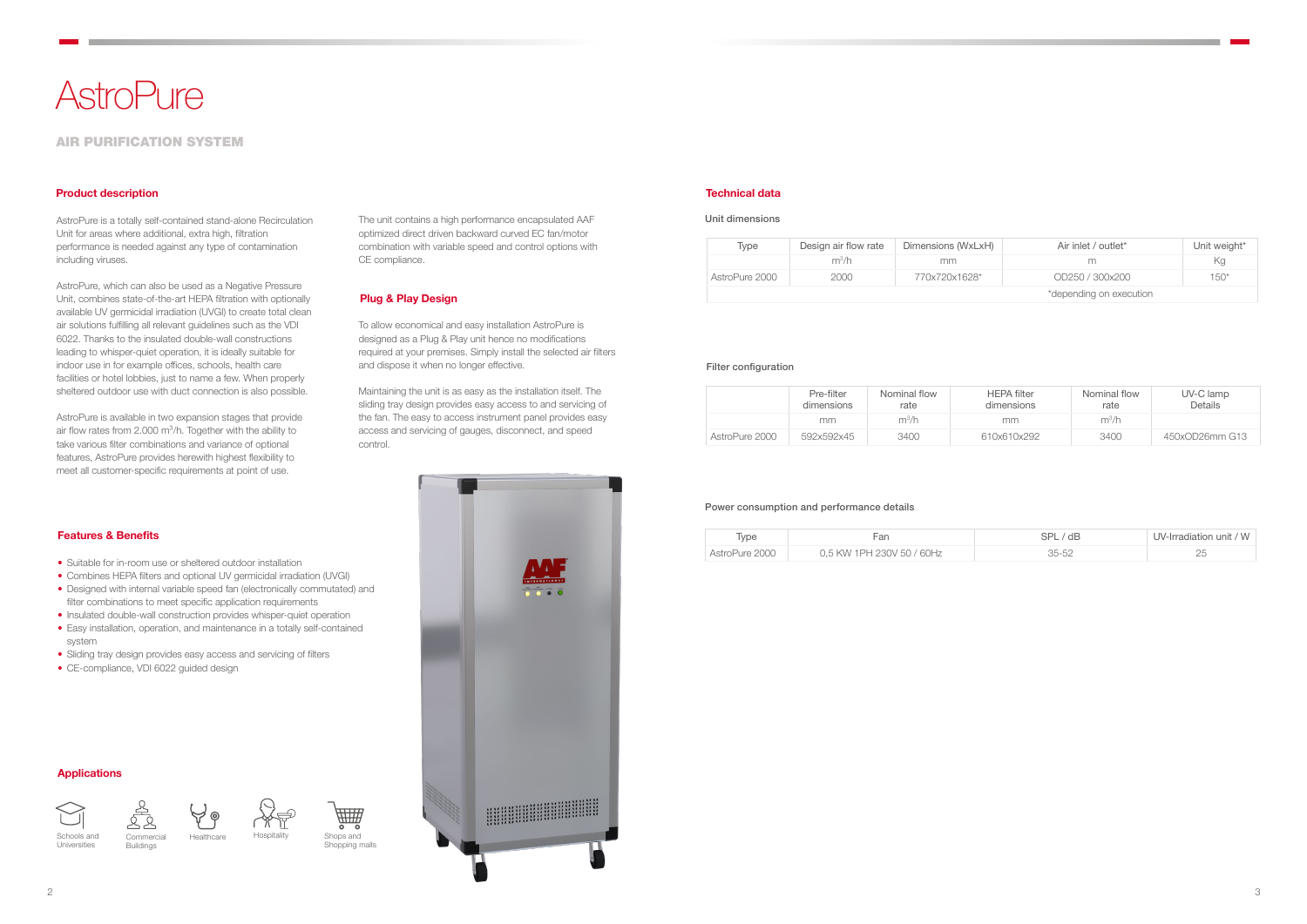AstroPure is used to draw out the indoor contaminated air in a room, the contaminated air passes the HEPA filter before releasing it to the outside environment.

Negative pressure from a room prevents the spread of virus to other rooms, areas and environment.

Highly recommended to improve IAQ by recirculating indoor air and providing occupants with better health and comfort.

| ction                                                     |
|-----------------------------------------------------------|
| 0/60 Hz                                                   |
|                                                           |
| curved, single-intake                                     |
| ard board frame (ISO16890)                                |
| ane filter, metal frame (EN 1822)<br>ietal frame (EN1822) |
|                                                           |
| cular / rectangular)                                      |
| ıverability                                               |
| ıt, ambient air ≤ 95% rH                                  |



#### **Air supply options**

| Construction                    | Insulated double-wall construction                                                                              |
|---------------------------------|-----------------------------------------------------------------------------------------------------------------|
| Power supply                    | Single-phase 200-277 VAC, 50/60 Hz                                                                              |
| Recommended operational airflow | $2.000 \text{ m}^3/h$                                                                                           |
| Fan type                        | EC centrifugal fan, backward-curved, single-intake                                                              |
| Prefilter                       | RedPleat, ISO coarse 70%, card board frame (ISO16890)                                                           |
| Main filter                     | MEGAcel I H14 HEPA membrane filter, metal frame (EN 1822)<br>AstroCel III H14 HEPA filter, metal frame (EN1822) |
| Air inlet                       | Inlet grilles or inlet duct                                                                                     |
| Air outlet                      | Outlet grilles or outlet duct (circular / rectangular)                                                          |
| Deployment                      | 4x castor rolls for easy maneuverability                                                                        |
| Allowed operating conditions    | $0 - 50^{\circ}$ C, H0 dry environment, ambient air $\leq$ 95% rH                                               |
|                                 |                                                                                                                 |

#### Unit control options **Optional UV lamp and Assemble Control of Control of Control of Control of Control of Control Optional UV lamp** Fan/motor combination

Intelligently engineered to kill pathogens while maintaining higher filtration performance. The optional available fluorescent UV-C irradiation unit radiates 255 nm germicidal wavelength which prevents the Ozon production that is responsible for faster degradation of filters while keeping the appropriate range to kill bacteria and viruses. Installing UV lamp will provide wider germicidal coverage without affecting the filtration efficiency.

AstroPure contains a high performance encapsulated, direct driven, backward curved fan/motor combination. The specialized electronic commutation motor design permits variable speed control via Potentiometer. The complete section is mounted on a sliding tray providing easy access to service the fan.

On the front side AstroPure is as a standard equipped with control lights to indicate necessary changes of the pre- or the HEPA filter. Switching the unit on and off as well as the speed control is done via integrated knobs. s an option AstroPure can be delivered with a fully digital LCD Display, which then replaces indicator lights and control knobs.



#### Standard Configurations

# **Highly Adaptable**

### AVAILABLE AS RECIRCULATION OR NEGATIVE PRESSURE UNIT

#### Clean Air supply options

#### Easy filter installation and maintenance

The unique design of the clamping system is designed to take various AAF pre and main filters and hereby ensures easy installations and filter maintenance and dispose when no longer effective. The complete servicing is done from the back-side.









In its standard configuration AstroPure is equipped with an RedPleat ISO coarse 70% prefilter. As an option the unit can also be equipped with RedPleat Carb, an ISO coarse 65% Prefilter including active carbon media able to additionally control unpleasant odors in the room.

When operated as a Recirculation Unit, AstroPure releases the cleaned air via a perforated outlet grill on the top side of the unit into the room. Optionally, the air outlet can be designed so that the AstroPure unit can be connected to ventilation ducts.



Note: Definite recommendation on prefilter and main filter needs to be done case by case depending on local conditions.



#### **Prefilter options**

B

A

C

AstroPure is delivered with a galvanized steel finish. Optionally the unit is also available with powder coated finish (any RAL) for a smooth integration into any room environment.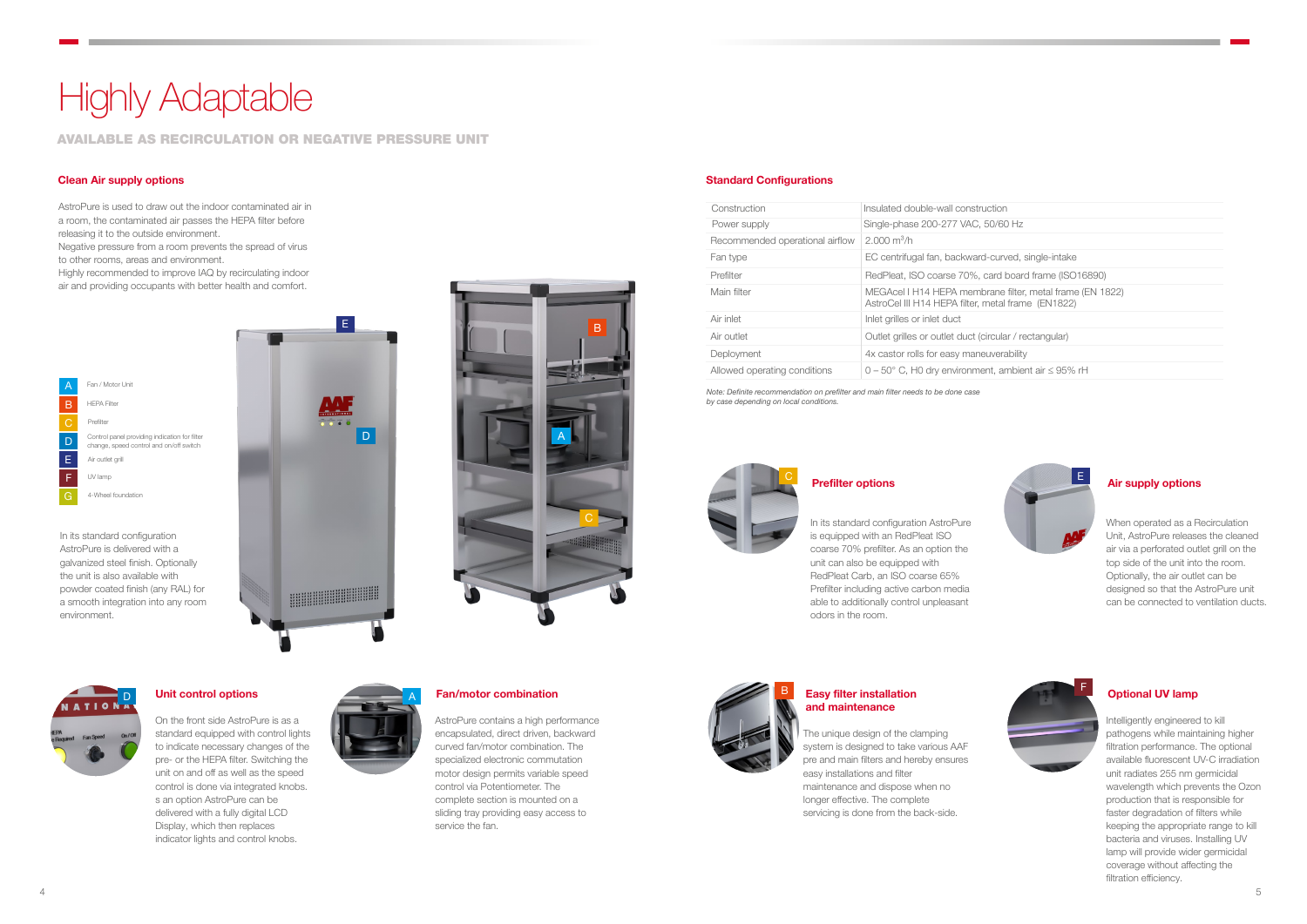#### Main filters

## Filter Recommendations

PROVIDING HIGH-EFFICIENCY 2-STAGE FILTRATION

#### **Prefilters**

The Standard installation includes an ISO Coarse 70% pre-filter providing the lowest possible total cost of ownership with lower resistance, longer filter life and protection of the installed HEPA filter.



#### **RedPleat**

The HEPA filter features eFRM filtration media which combines ultra-high efficiency and particulate loading to remove 99.99% of dust, pollen, mold, bacteria, viruses, and any airborne particle with a size of 0.3 microns or greater.

### MEGAcel<sup>®</sup> I eFRM

## Efficient Controls of Aerosols\*

#### \*Contact AAF to get the complete publication on how to reduce airborne viral carrieres

AAF FILTERS PROOVE EFFECTIVE AT REDUCING AIRBORNE VIRAL CARRIERS

According to the latest scientific report from the World Health Organization on the transmission of SARS-CoV-2, there is overwhelming evidence that aerosols play an important, if not decisive, role in the spread of the SARS-CoV-2 virus.

In general, quite apart from the ubiquitous discussion about the SARS-CoV-2 virus, air filters are the method of choice for the efficient removal of viruses due to their ability to control aerosol levels in the air. This has been researched for years and has been proven by numerous studies.

The Conclusion: The control or containment of aerosols by means of efficient filtration is synonymous with the containment of the viral load in the air, which consequently leads to a reduced risk of COVID19 infections.

This paper is intended to contribute to a better understanding of aerosols and their properties, as well as providing explanations that show, that the right filter-choice is crucial for reducing the risk of infection due to virus-laden air.

#### Characteristics of Aerosols

Generally an aerosol is defined as a suspension system of solid or liquid particles in a gas. An aerosol includes both the particles and the suspending gas, which is usually air. Aerosols are typically classified according to their physical form and how they were generated. Fume, mist, smoke, smog, diesel soot or fog are typical examples.

- H14 filtration efficiency according EN 1822
- V-shaped filter configuration, combined with microglass media, delivers higher flow and the lowest possible pressure drop vs traditional box style HEPA filters
- Utilizes high performance microglass media to provide high efficiency particulate removal
- Compatible with Discrete Particle Counter (DPC) and photometric test methods as access and instrumentation allow

The diameter of aerosol particles is in the order of magnitude between 0,01 µm and 10 μm. Particle size is often determined by the process that generated the particle. For example combustion particles usually start out in the 0,01-0,05 µm size range, but are likely to combine with each other (agglomerate) to form larger particles. Individual aerosol particles are therefore not visible to the naked eye. A quantity of aerosol particles in air is only visible, depending on the particle size, from concentrations of 10.000 to 100.000 particles per cubic centimeter. All accumulations of aerosols in the air to which fungi, bacteria, pollen or viruses adhere are called bioaerosols.

Aerosols, to which a virus such as the SARS-CoV-2 virus is bound, must therefore correctly be called bioaerosols.

#### The connection between Aerosols and Viruses

How exactly the corona virus is spread - whether primarily via a droplet infection or rather via aerosols in the air we breathe is currently intensively researched. When a corona patient coughs, speaks, or sneezes, a jet of droplets and aerosols of different sizes is created, which then penetrates the room air. All of these different sized droplets and aerosols potentially contain viruses, because viruses tend to stick to larger particles.

Graphic 1: Size comparison of solid and gaseous substances in the ambient air

Particle diameter in µm



- ISO 16890: ISO coarse 70%
- Low pressure drop
- High dustholding capacity (DHC)
- Available with Antimicrobial treated media (RedPleat ULTRA)



#### RedPleat Carb

- ISO 16890: ISO coarse 65%
- Low pressure drop
- High dustholding capacity (DHC)
- Effectively removes offensive odors

- H14 filtration efficiency according EN 1822
- eFRM media combines ultra-high efficiency with the lowest possible pressure drop • Highly resistant to corrosive environments
- (acids, alkalis, and organic substances) • No boron outgassing
- Compatible with Discrete Particle Counter (DPC) test methods



Note: Definite recommendation on prefilter and main filter needs to be done case by case depending on local conditions.